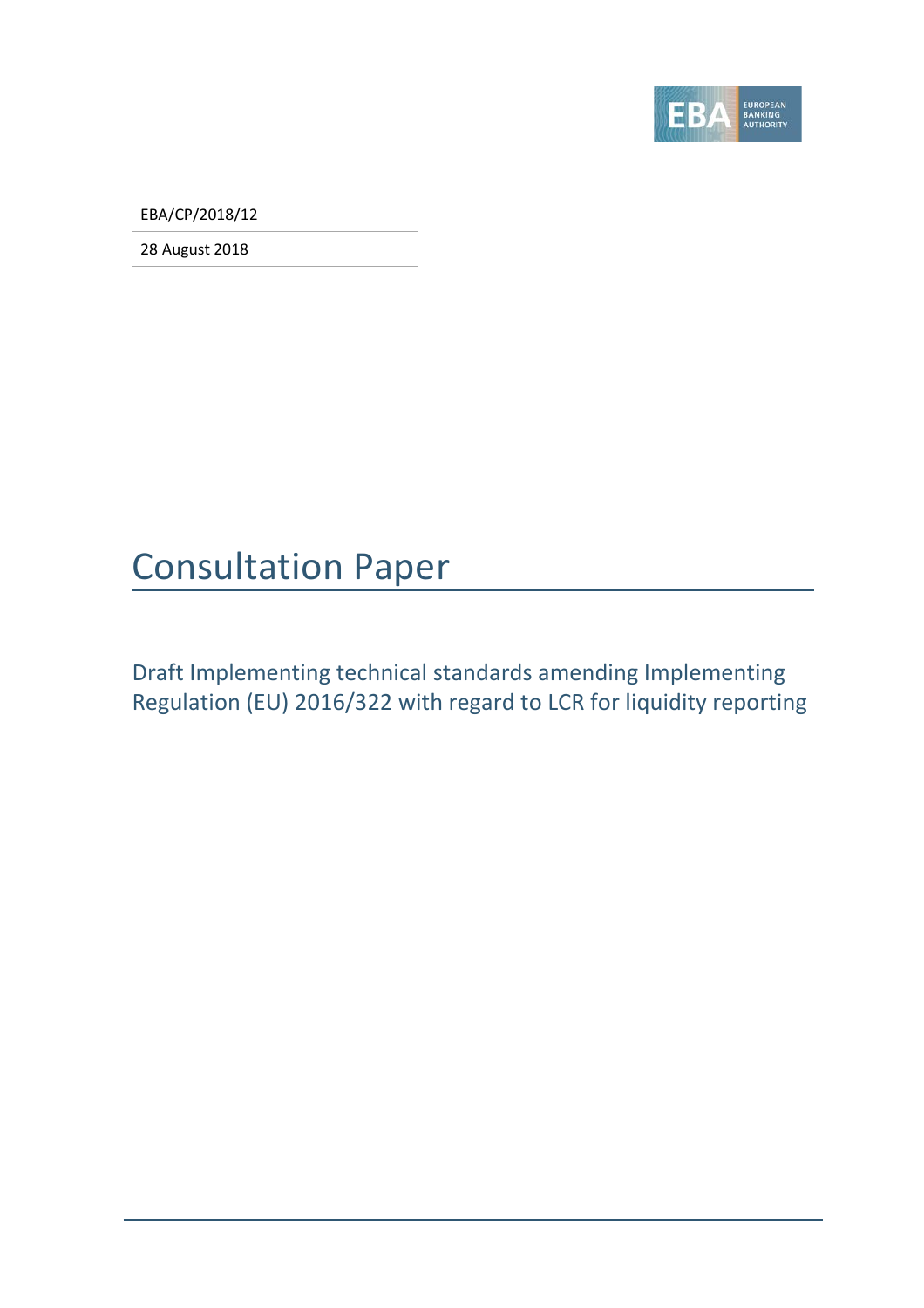

### **Contents**

|     | 1. Responding to this consultation              | 3  |
|-----|-------------------------------------------------|----|
|     | 2. Executive Summary                            | 4  |
|     | 3. Background and rationale                     | 6  |
|     | 4. Draft implementing technical standards       | 9  |
|     | 5. Accompanying documents                       | 12 |
| 5.1 | Draft cost-benefit analysis / impact assessment | 12 |
| 5.2 | Overview of questions for consultation          | 17 |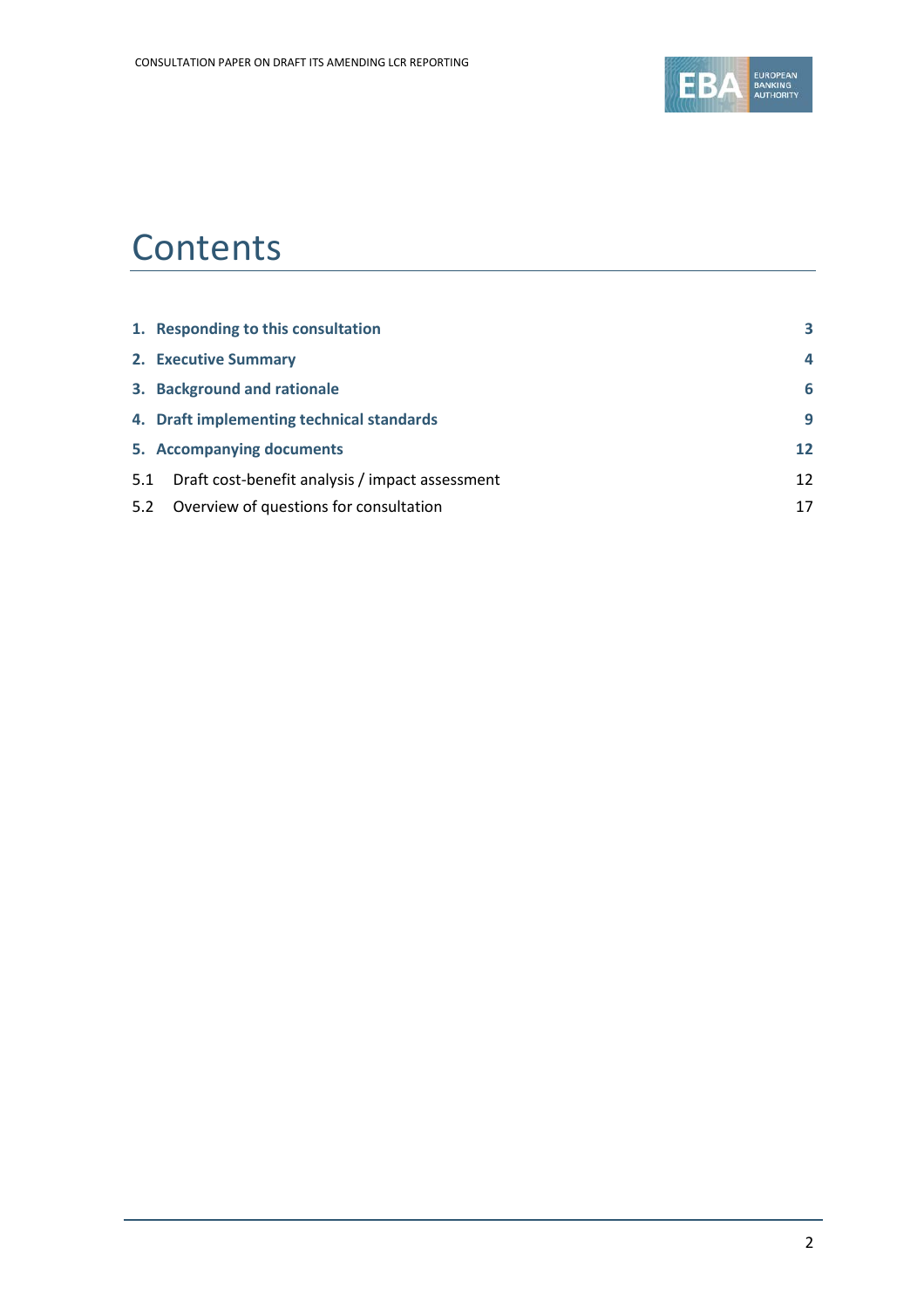

## <span id="page-2-0"></span>1. Responding to this consultation

The EBA invites comments on all proposals put forward in this paper and in particular on the specific questions summarised in 5.2.

Comments are most helpful if they:

- **respond to the question stated;**
- **indicate the specific point to which a comment relates;**
- **contain a clear rationale;**
- **Provide evidence to support the views expressed/ rationale proposed; and**
- **describe any alternative regulatory choices the EBA should consider.**

#### **Submission of responses**

To submit your comments, click on the 'send your comments' button on the consultation page by 26.10.2018. Please note that comments submitted after this deadline, or submitted via other means may not be processed.

#### **Publication of responses**

Please clearly indicate in the consultation form if you wish your comments to be disclosed or to be treated as confidential. A confidential response may be requested from us in accordance with the EBA's rules on public access to documents. We may consult you if we receive such a request. Any decision we make not to disclose the response is reviewable by the EBA's Board of Appeal and the European Ombudsman.

#### **Data protection**

The protection of individuals with regard to the processing of personal data by the EBA is based on Regulation (EC) N° 45/2001 of the European Parliament and of the Council of 18 December 2000 as implemented by the EBA in its implementing rules adopted by its Management Board. Further information on data protection can be found under the [Legal notice section](http://eba.europa.eu/legal-notice) of the EBA website.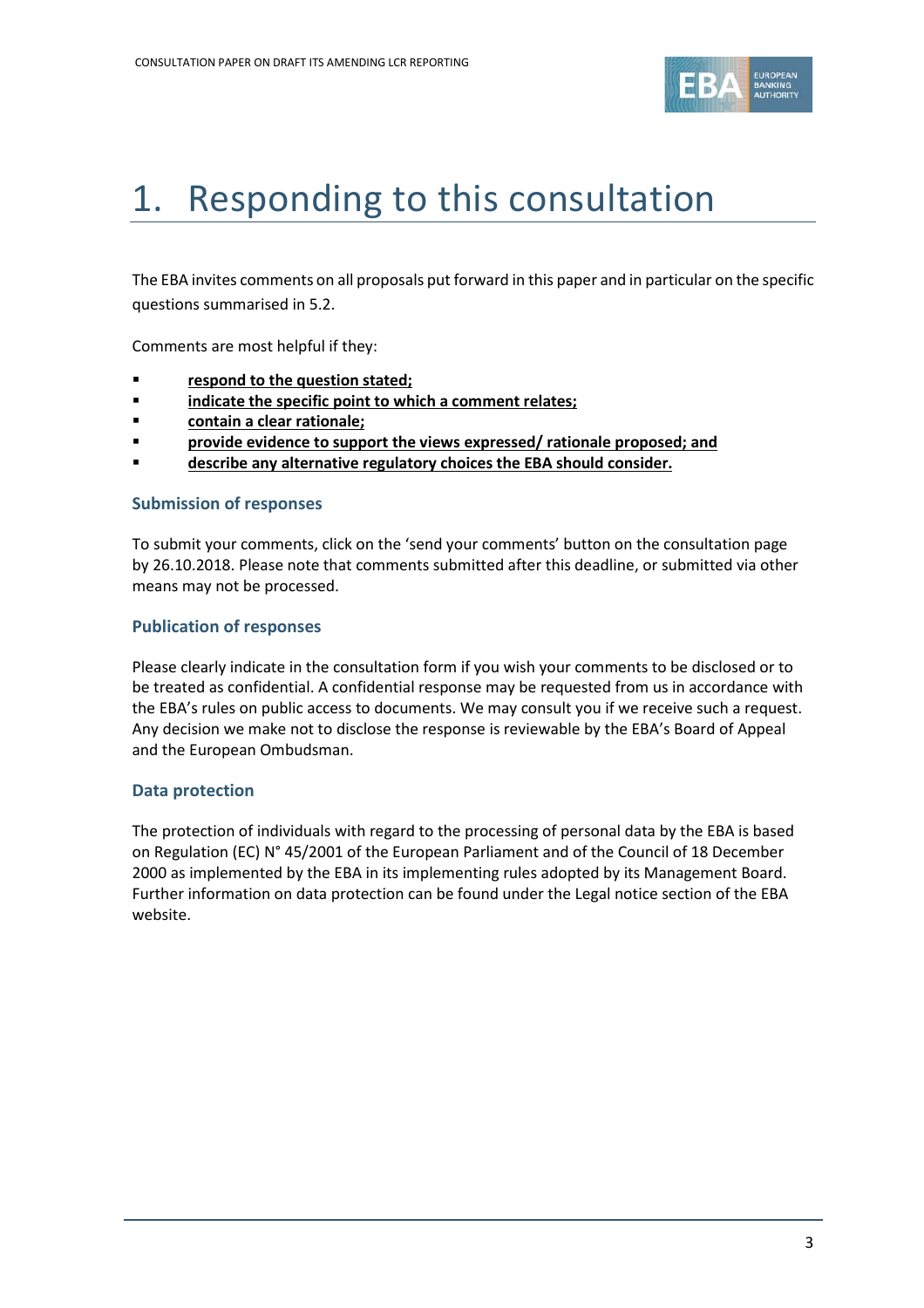

## <span id="page-3-0"></span>2. Executive Summary

The Commission Delegated Regulation (EU) …/… amending Delegated Regulation (EU) 2015/61 to supplement Regulation (EU) No 575/2013 of the European Parliament and the Council with regard to liquidity coverage requirement for Credit Institutions was published on 13 July 2018 by the European Commission<sup>[1](#page-3-1)</sup>.

This LCR amending Act triggers some changes in the calculation of the LCR which necessitates a subsequent update of the ITS on LCR reporting to capture the necessary elements for its calculation and monitoring. These are mainly the cases of calculation of inflows and outflows in securities financing transactions (SFTs) and collateral swaps or the unwind waivers envisaged for some SFTs and collateral swaps with central banks.

In addition, the EBA has monitored the implementation of the LCR and has spotted some elements where there is a merit for a separate monitoring due to its materiality in the LCR. In these cases, new rows have been added to capture these elements which could not be identified separately up to now. This is mainly the case of excess operational deposits referred to in article 27 of the LCR Delegated Regulation.

Furthermore, many memo items have been deleted. It is considered that they have already served the informative purposes for which they were included after three years of application of the LCR. This deletion intends also to alleviate the burden for credit institutions in their reporting obligations.

The update of the ITS also takes on board some published Q&As (Q&A 784, Q&A 801 and Q&A 3357) which are considered of significant practical relevance.

Finally, an additional template has been added, C 77.00. This template would simply list the entities within the perimeter of consolidation of the LCR when reported at a consolidated level including liquidity subgroups. This template would ensure a proper monitoring of the LCR without prompting a big burden on credit institutions.

### Next steps

 $\overline{a}$ 

The EBA deems a consultation period of 2 months as adequate given the limited changes to the templates and instructions and the need to deliver the ITS to the EU Commission in due time for an implementation date to be aligned to the application date of the amended LCR Delegated Regulation.

<span id="page-3-1"></span><sup>1</sup> http://ec.europa.eu/info/law/banking-prudential-requirements-regulation-eu-no-575-2013/amending-andsupplementary-acts/implementing-and-delegated-acts\_en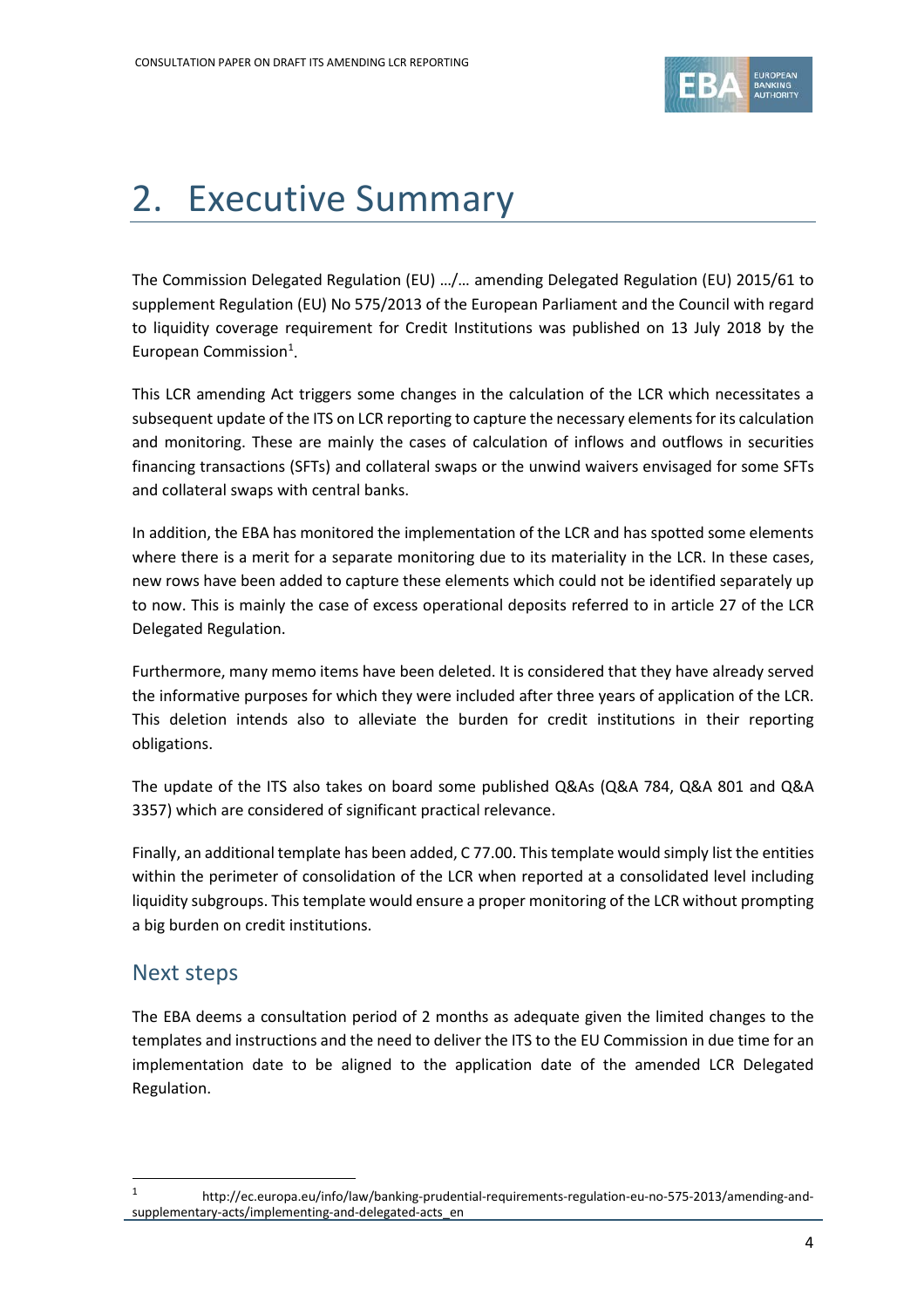

The EBA's submission of the final updated ITS to the EU Commission will take place once the LCR amending Act is final (ie after the non-objection period(s) of Council and Parliament according to Art 462 (5) CRR).

Finally, the EBA proposes as a first reference date the first end month date after the date of application of the final LCR amending Act.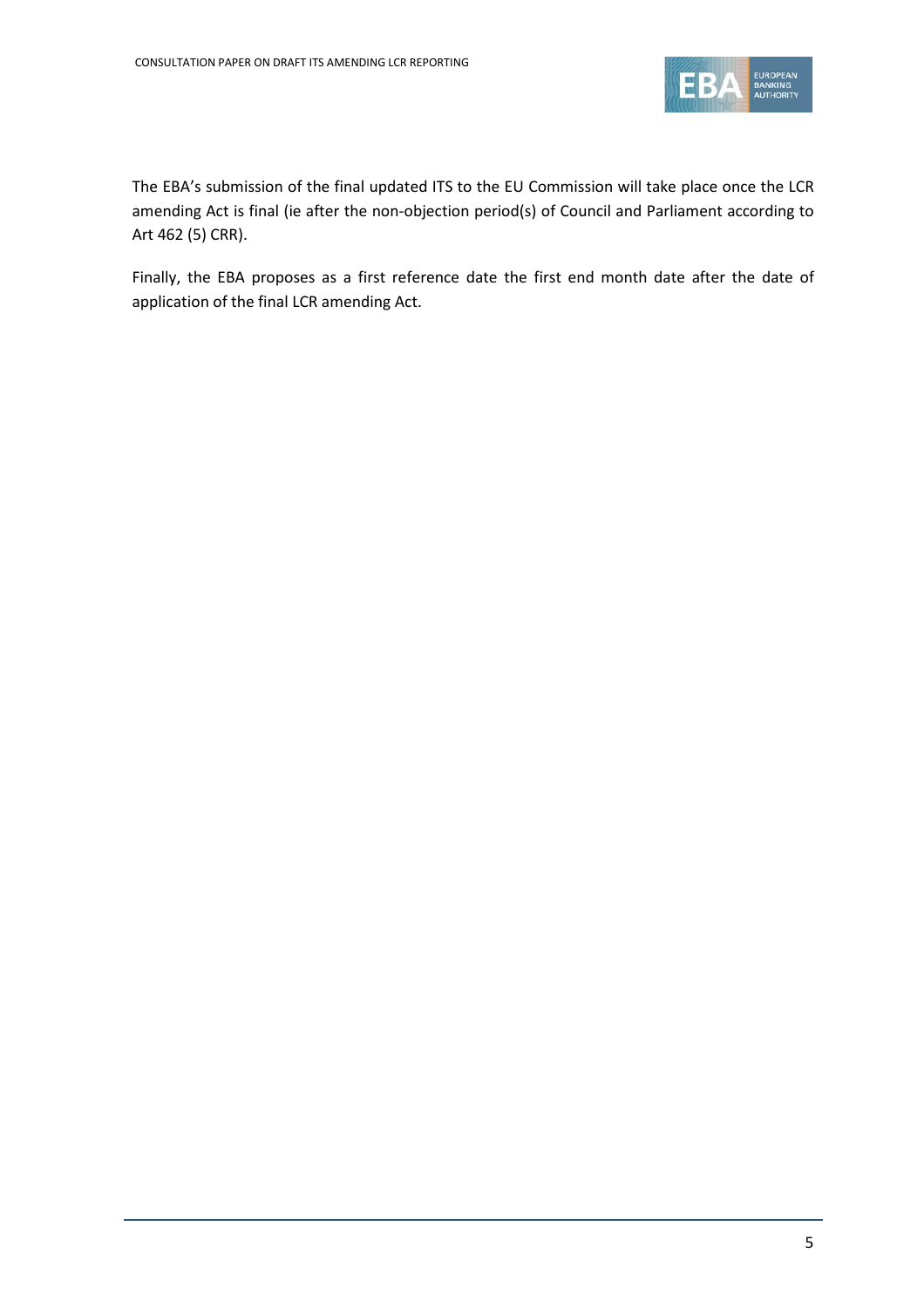

# <span id="page-5-0"></span>3. Background and rationale

The European Commission adopted and published on 13 July 2018 the draft Delegated Act amending the Commission Delegated Regulation on the Liquidity Coverage Ratio ('LCR'). This LCR amending Act will trigger some changes in the calculation of the LCR which necessitates a subsequent update of the ITS on LCR reporting. The main amendments in the amending Act with reporting implications are described here.

The LCR amending Act introduces modifications in the calculations of inflows and outflows from secured lending, secured funding and collateral swaps transactions. Operational requirements are not required to be met any more by the underlying collateral for these purposes. The approach to calculate inflows from secured lending transactions and inflows or outflows from collateral swaps will not be based any more on comparing the liquidity value of the cash leg and the collateral leg, in the former case, or between the swapped non-cash collateral legs in the latter one. In contrast the approach will be similar to the one envisaged for outflows from secured funding transactions. The LCR amending Act also envisages the possibility to waive some secured lending, secured funding and collateral swaps transactions with central banks from the application of the adjustments set forth by Article 17(2) of LCR Delegated Regulation (the so called "unwinding").

These changes trigger most of the amendments proposed in the update of the ITS. Some few additional changes seems necessary and are suggested in the ITS after the first years of implementation. These are the cases of a necessary identification of rows for excess operational deposits, the reduction of memo items and the incorporation of some published Q&As.

#### C 73.00

C 73.00, on outflows, now needs to envisage rows for secured funding transactions irrespective of whether or not the collateral exchanged would meet the operational requirements in accordance with Article 8 of LCR Delegated Regulation for the calculation of outflows. For each of these rows, in the form of an "of which" item, repos where the collateral would meet the operational requirements should be separately identified to ensure a proper unwinding as per article 17 of the LCR Delegated Regulation.

As per the LCR amending Act, secured funding from central banks will keep triggering 0% outflow rate but only if the central bank is the domestic central bank. This means that the applicable weight to be reported for repos with central banks will be an average of the rates applied in these transactions depending on which central bank acts as counterparty. Still the template will provide separate information of repos with central banks and with other counterparties. The amending Act also envisages the possibility of some secured funding, secured lending and collateral swaps transactions with any central bank to be authorised to be waived from unwinding for the purpose of the calculation of the liquidity buffer caps as per Article 17 of the LCR Delegated Regulation. Specific memo items have been included in C 73.00 to capture repos with central banks that would benefit from the unwind waiver of article 17 of the LCR amending Act.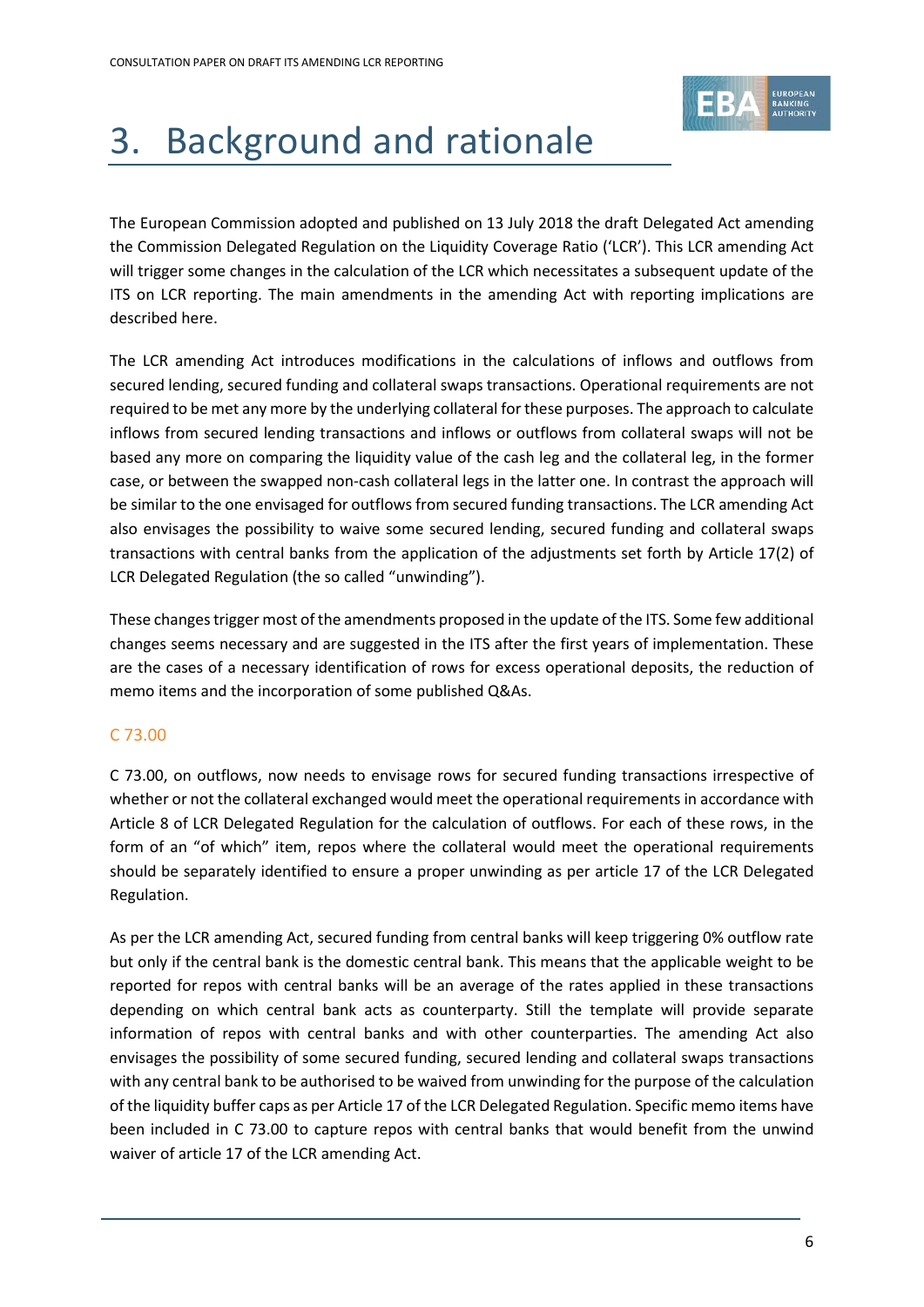

C 73.00 separately captures now the part of operational deposits in excess of the amount necessary for the provision of operational services and which, therefore, needs to be treated as non-operational. This is for the purposes of an adequate supervisory monitoring of these elements due to the material impact they have in the calculation of the LCR as observed in the LCR implementation.

#### C 74.00

C 74.00, on inflows, needs to envisage now new rows for secured lending transactions irrespective of whether or not the collateral exchanged meets the operational requirements in accordance with Article 8 of LCR Delegated Regulation for the calculation of inflows. For each of these rows, in the form of an "of which" item, reverse repos where the collateral meets the operational requirements should be separately identified to ensure a proper unwinding as per article 17 of the LCR Delegated Regulation.

Also with regard to C 74.00, the template now separately captures secured lending transactions with central banks from those with other counterparties. This is also to identify potential reverse repos with central banks which could benefit from the unwind waiver of article 17 of the LCR Delegated Regulation. Also, on C 74.00 specific memo items have been included that capture reverse repos with central banks that would benefit from the unwind waiver of article 17 of the LCR Delegated Regulation.

#### C 75.00

The EBA has kept the structure of template C 75.00, on collateral swaps, in order to minimise operational burden and costs. However, the amending Act triggers some minimum granularity that is needed to be envisaged for reporting.

C 75.00 needs to envisage rows for collateral swaps irrespective of whether or not the assets exchanged meet (assets borrowed) or would meet (assets lent) the operational requirements in accordance with Article 8 of LCR Delegated Regulation for the calculation of inflows/outflows. For each of these rows, in the form of an "of which" item, collateral swaps where at least one leg is meeting (assets borrowed) or would meet (assets lent) the operational requirements should be separately identified to ensure a proper unwinding as per article 17 of LCR Delegated Regulation.

C 75.00 needs to separately capture collateral swaps with central banks from those with other counterparties to identify those which could benefit from the article 17 waiver. Specific memo items have been included that capture collateral swaps with central banks that would benefit from the unwind waiver of article 17 of the LCR Delegated Regulation.

#### C 76.00

C 76.00, on the LCR calculation, has been updated in line with the changes introduced by the amending Act in its Annex I. Calculation of excess liquid assets amount for the various HQLA categories has been removed accordingly.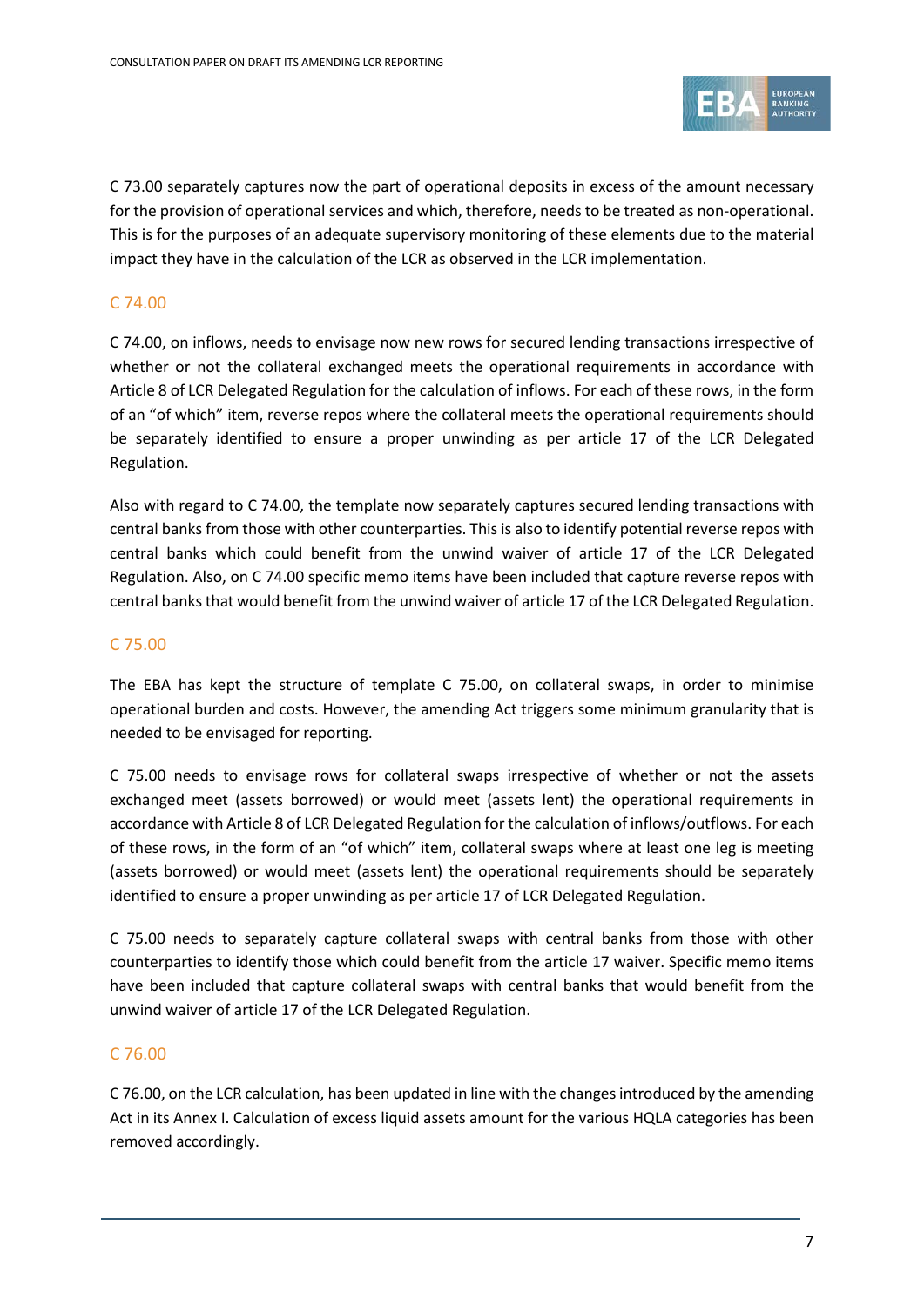

#### C 77.00

An additional template (C 77.00), for the only purposes of the LCR at a consolidated level, is added on the perimeter of consolidation of LCR. This template would simply list the names and identify codes of the entities within the perimeter of the LCR at any level of consolidation including liquidity subgroups where LCR waivers have been granted in accordance with Articles 8 and 10 of the CRR. The information required does not imply any calculation and does not expect to entail any big burden for institutions. This information is key for supervisors to identify the entities the liquidity position of which is included in the reporting templates for a proper monitoring.

This template shall not be reported by credit institutions reporting LCR at individual level according to Article 6(4) of the CRR.

#### Memo items

The EBA has tried to minimise the number of memo items to be kept in the templates in an attempt to reduce burden and operational costs. This has been addressed by deleting those elements which are not considered necessary anymore after some years of LCR implementation. The EBA understands that these elements have already served their purposes.

#### Other changes

The update of the ITS also takes on board some published Q&As (Q&A 784, Q&A 801 and Q&A 3357) which are considered of significant practical relevance.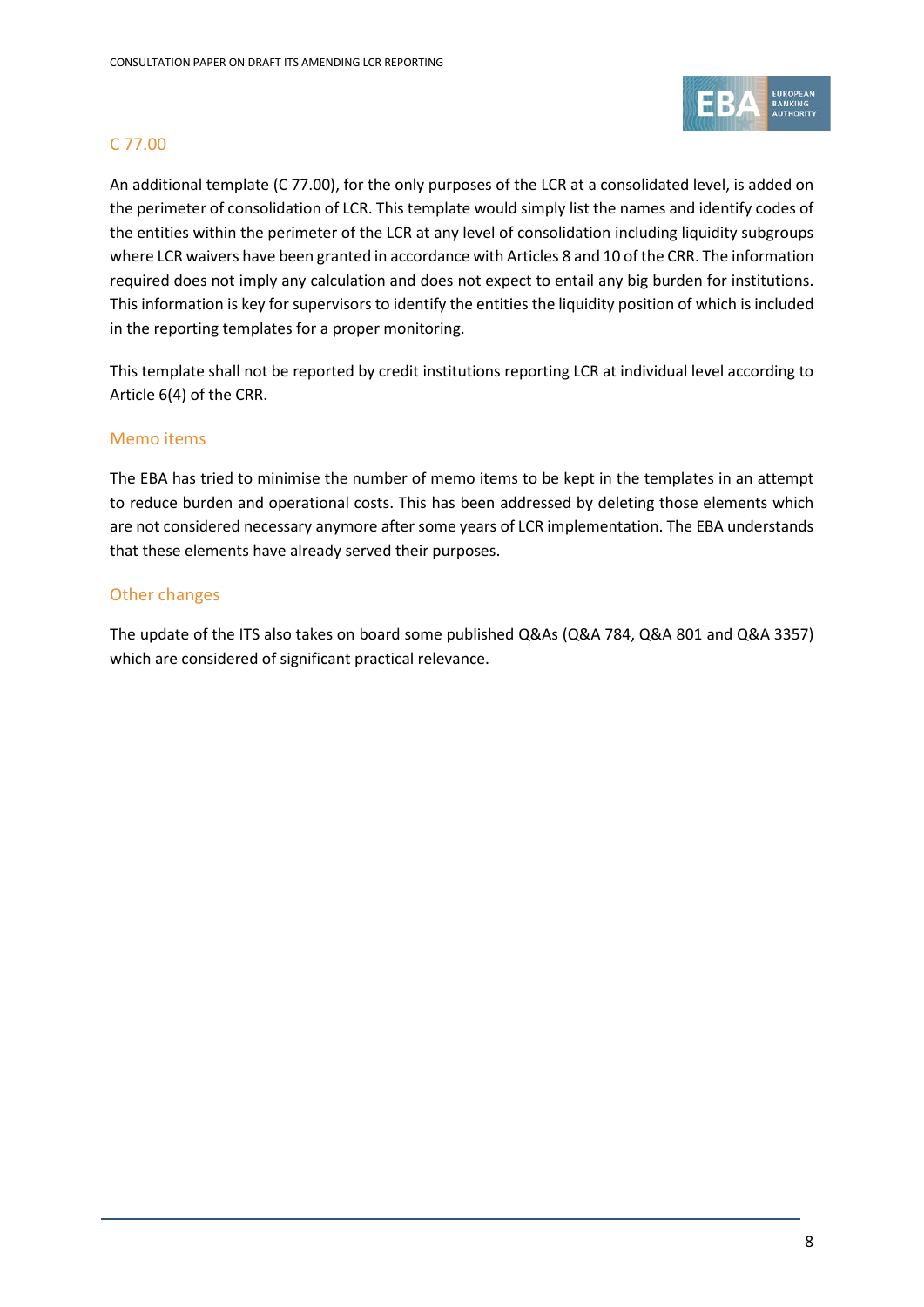

## <span id="page-8-0"></span>4. Draft implementing technical standards

#### **COMMISSION IMPLEMENTING REGULATION (EU) No …/..**

#### **of XXX**

#### **[…]**

#### **amending Implementing Regulation (EU) No 680/2014 as regards templates and instructions**

#### THE EUROPEAN COMMISSION,

Having regard to Regulation (EU) No 575/2013 of the European Parliament and of the Council of 26 June 2013 on prudential requirements for credit institutions and investment firms and amending Regulation (EU) No 648/2012 ( 1 ), in particular the fourth subparagraph of Article 99(5), the third subparagraph of Article 101(4), the fourth subparagraph of Article 415(3), and the third subparagraph of Article 430(2) thereof,

Whereas:

 $\overline{a}$ 

- (1) Commission Implementing Regulation (EU)  $2016/322(2)$  $2016/322(2)$  specifies the modalities according to which credit institutions are required to report information relevant to their compliance with the requirements of Regulation (EU) No 575/2013 in general, and with the provisions on the liquidity coverage requirement expressed as a ratio (LCR) which takes the form of a ratio, in particular, as amended by Commission Delegated Regulation (EU)  $2015/61(3)$  $2015/61(3)$  $2015/61(3)$ . Given that the regulatory framework established by Commission Delegated Regulation (EU) 2015/61 on the LCR was amended by Commission Delegated Regulation (EU) 2018/XX, Commission Implementing Regulation (EU) (EU) No 680/2014 should be updated accordingly to reflect these amendments in the reporting framework of the LCR for credit institutions;
- (2) In this context, templates and instructions of Commission Implementing Regulation No 680/2014 should also be reviewd to reassess the convenience and appropriateness of the memo items included in the templates and instructions during the early years of implementation of that Regulation as well as to correct typos, erroneous references and

<span id="page-8-1"></span><sup>&</sup>lt;sup>2</sup> Commission Delegated Regulation (EU) 2016/322 of 10 February 2016 amending Implementing Regulation (EU) No 680/2014 laying down implementing technical standards with regard to supervisory reporting of institutions of the liquidity coverage requirement (OJ L 64, 10.3.2016, p. 1).

<span id="page-8-2"></span> $3$  Commission Delegated Regulation (EU) 2015/61 of 10 October 2014 to supplement Regulation (EU) No 575/2013 of the European Parliament and of the Council with regard to liquidity coverage requirement for Credit Institutions (OJ L 11, 17.1.2015, p. 1).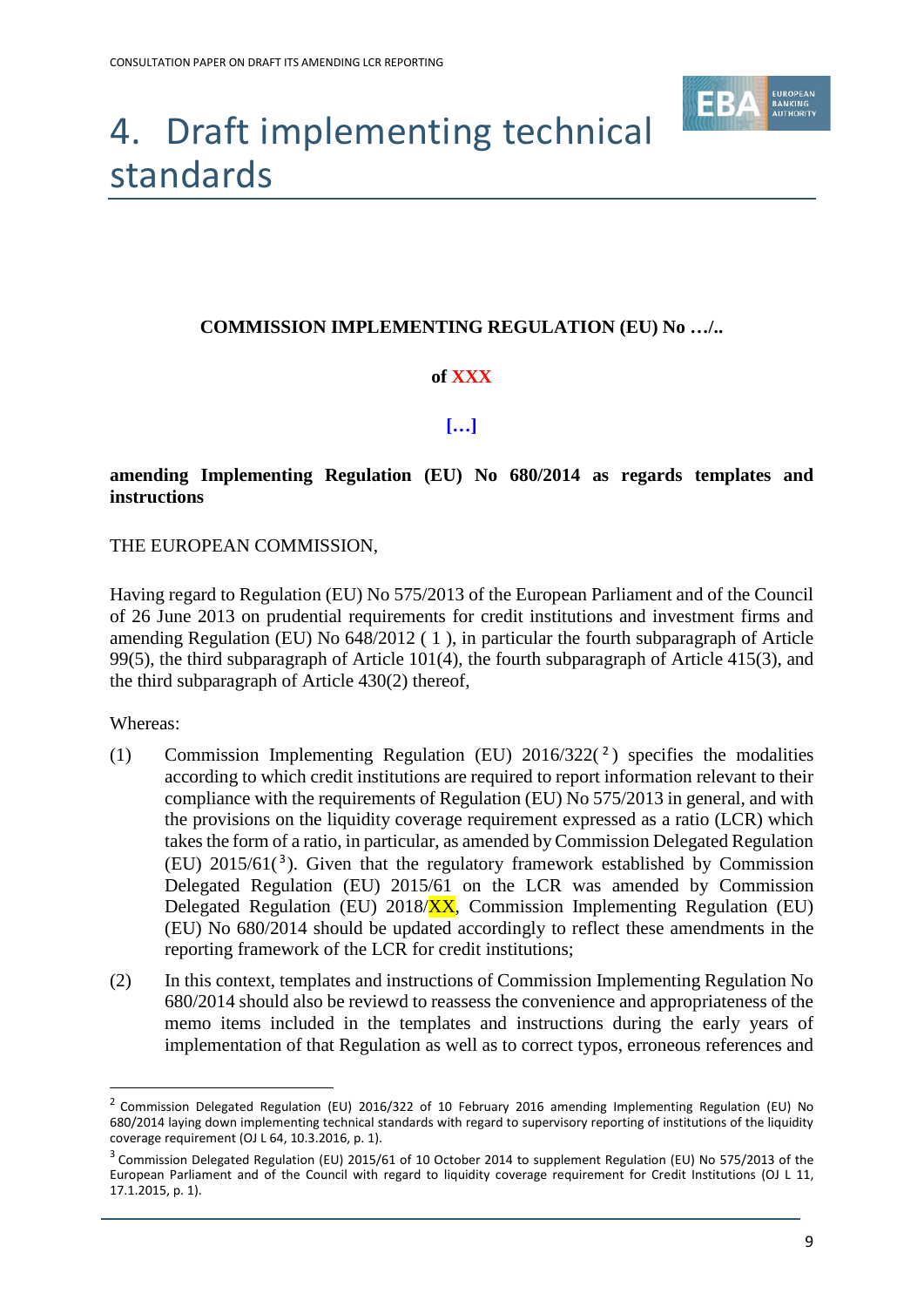formatting inconsistencies which were discovered in the course of the application of its application.



- (3) The European Banking Authority has conducted open public consultations, has analysed the potential related costs and benefits and requested the opinion of the Banking Stakeholder Group established in accordance with Article 37 of Regulation (EU) No 1093/2010[4](#page-9-0).
- (4) Implementing Regulation (EU) No 2016/322 should be amended accordingly.

#### HAS ADOPTED THIS REGULATION:

#### *Article 1*

Commission Implementing Regulation (EU) No 680/2014 is amended as follows:

- 1. Annex XXIV is replaced by the text set out in Annex I to this Regulation;
- 2. Annex XXV is replaced by the text set out in Annex II to this Regulation.

#### *Article 2*

This Regulation shall enter into force on the twentieth day following that of its publication in the *Official Journal of the European Union*.

It shall apply from **XXX**.

This Regulation shall be binding in its entirety and directly applicable in all Member States.

Done at Brussels,

 $\overline{a}$ 

*For the Commission The President*

*[For the Commission On behalf of the President*

*[Position]*

<span id="page-9-0"></span><sup>4</sup> Regulation (EU) No 1093/2010 of the European Parliament and of the Council of 24 November 2010 establishing a European Supervisory Authority (European Banking Authority), amending Decision No 716/2009/EC and repealing Commission Decision 2009/78/EC (OJ L 331, 15.12.2010, p. 12).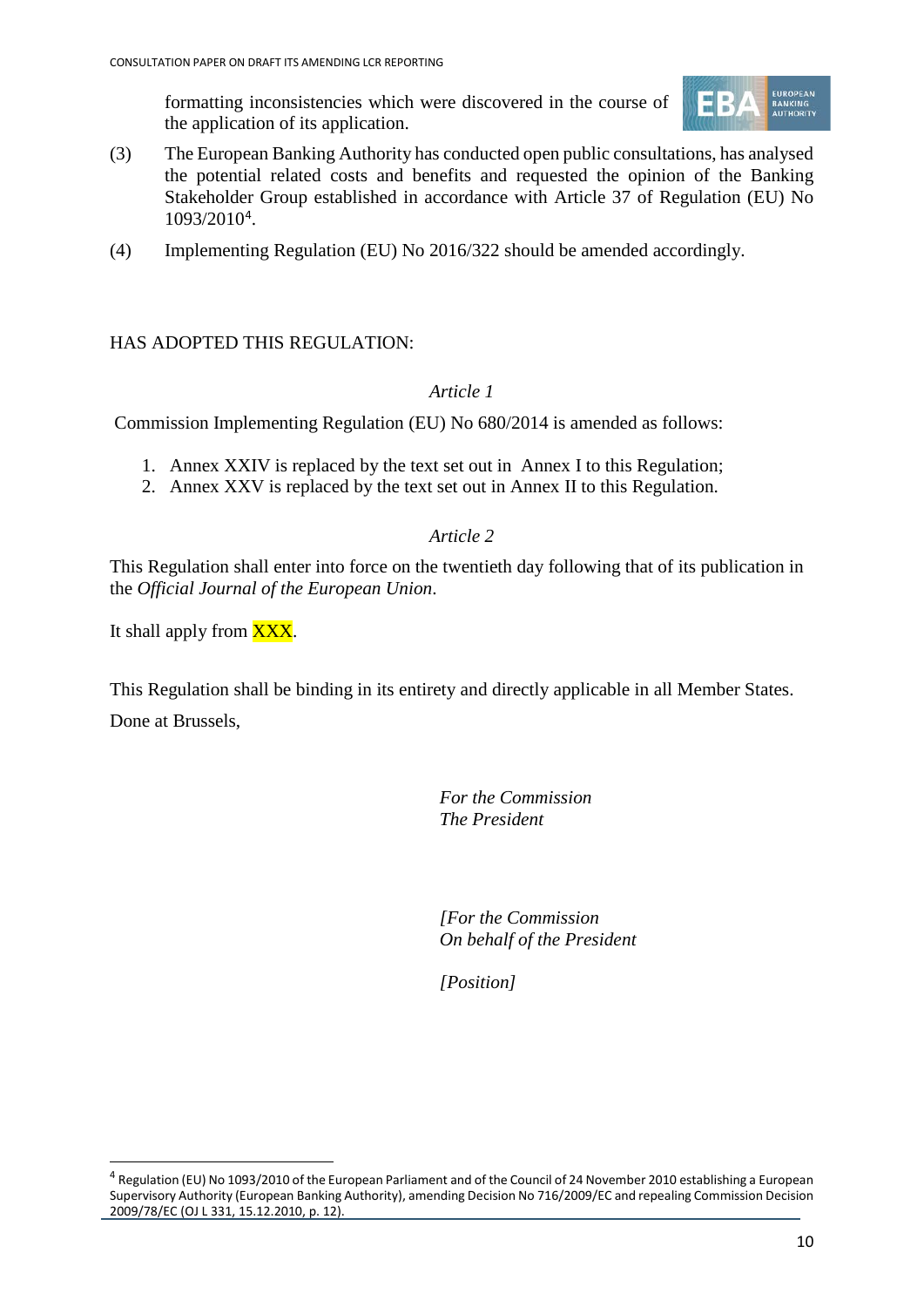

### **ANNEX**

ANNEX I

(contains new version of ANNEX XXIV of Commission Implementing Regulation (EU) No 680/2014)

ANNEX II

(contains new version of ANNEX XXV of Commission Implementing Regulation (EU) No 680/2014)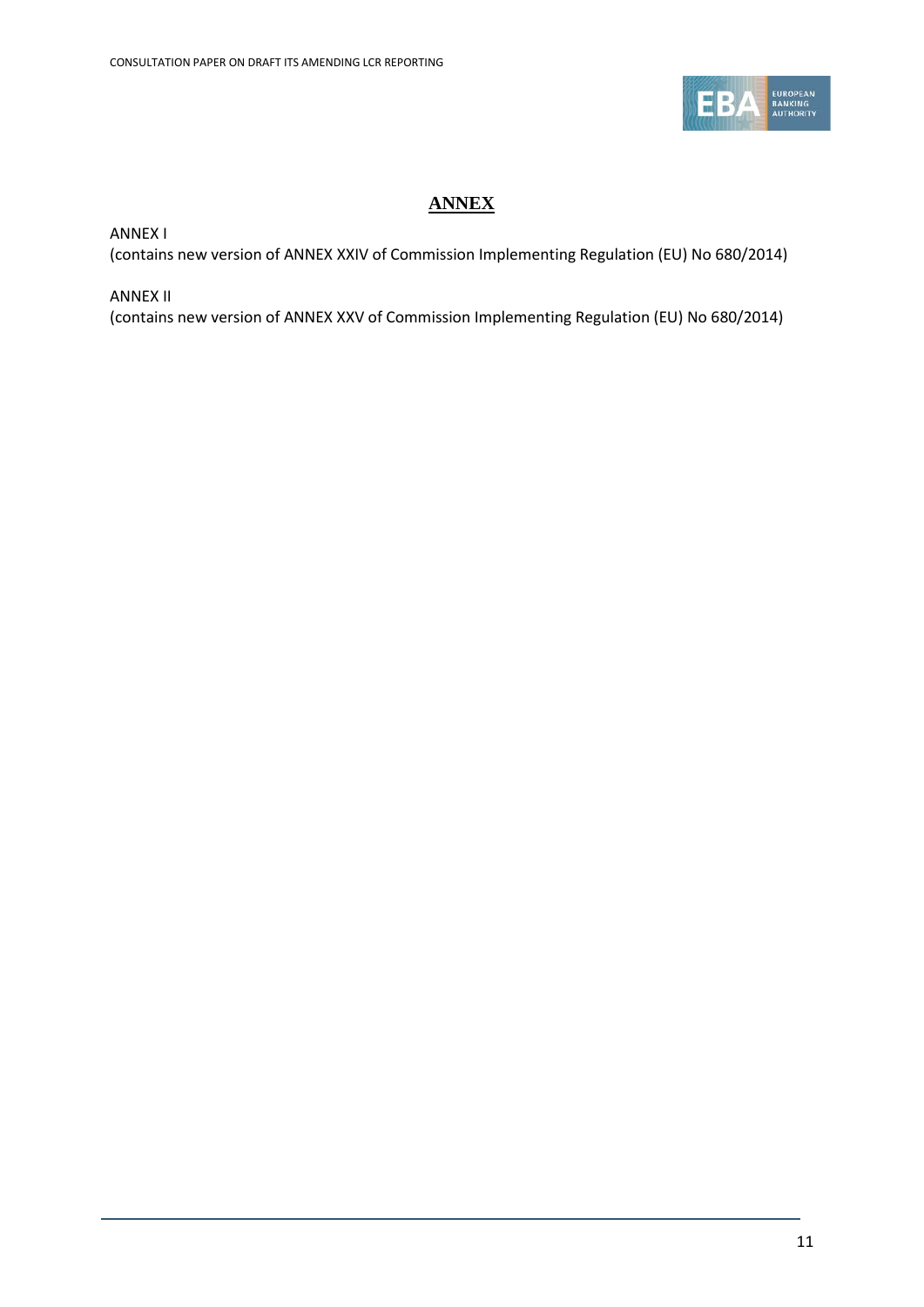

### <span id="page-11-0"></span>5. Accompanying documents

### <span id="page-11-1"></span>5.1 Draft cost-benefit analysis / impact assessment

- 1. In July 2018, the European Commission adopted and published the draft Delegated Act amending the Commission Delegated Regulation on the Liquidity Coverage Ratio ('LCR'). As a consequence the EBA is required to update the ITS on LCR supervisory reporting in accordance with the modifications that will be introduced. Therefore, this ITS is the response to the mentioned upcoming amendments and the mandate in Article 415(3) of the CRR for the EBA to develop ITS to specify uniform formats for reporting the liquidity coverage ratio (LCR), plus instructions, frequencies, dates and deadlines .
- 2. As per Article 15(1) of the ESAs regulation (Regulation (EU) No 1093/2010, (EU) No 1094/2010 and (EU) No 1095/2010 of the European Parliament and of the Council), any draft ITS developed by the ESAs shall be accompanied by an Impact Assessment (IA) annex which analyses 'the potential related costs and benefits' of the ITS. Such annex shall provide the reader with an overview of the findings as regards the problem identification, the options identified to remove the problem and their potential impacts.
- 3. The EBA prepared the IA included in this consultation paper analysing the policy options considered when developing the guidelines. Given the nature of the study, the IA is qualitative in nature.

#### A. Problem identification

- 4. As required by Article 415(3) of the CRR, the EBA has developed ITS to specify uniform formats for reporting the liquidity coverage ratio (LCR), plus instructions, frequencies, dates and deadlines. The first final draft ITS was published on the 26 July 2013 and came into force on 29 June 2014. Nevertheless, following the publication of the LCR delegated act (DA) which specifies the EU framework of the LCR and in order to update the mentioned ITS, the EBA published EBA final draft Implementing Technical Standards on 24 June 2015.
- 5. The European Commission published on 24 January 2018 the draft Delegated Act amending the Commission Delegated Regulation on the Liquidity Coverage Ratio ('LCR') which will trigger some changes in the calculation of the LCR. Therefore, a subsequent update of the ITS on LCR reporting is needed.
- 6. Additionally, as with any other reporting requirements, while implementing the necessary amendments, the ITS shall ensure a right balance between the proportionality of the reporting burden imposed on institutions to collect and report new data and the level of data breakdown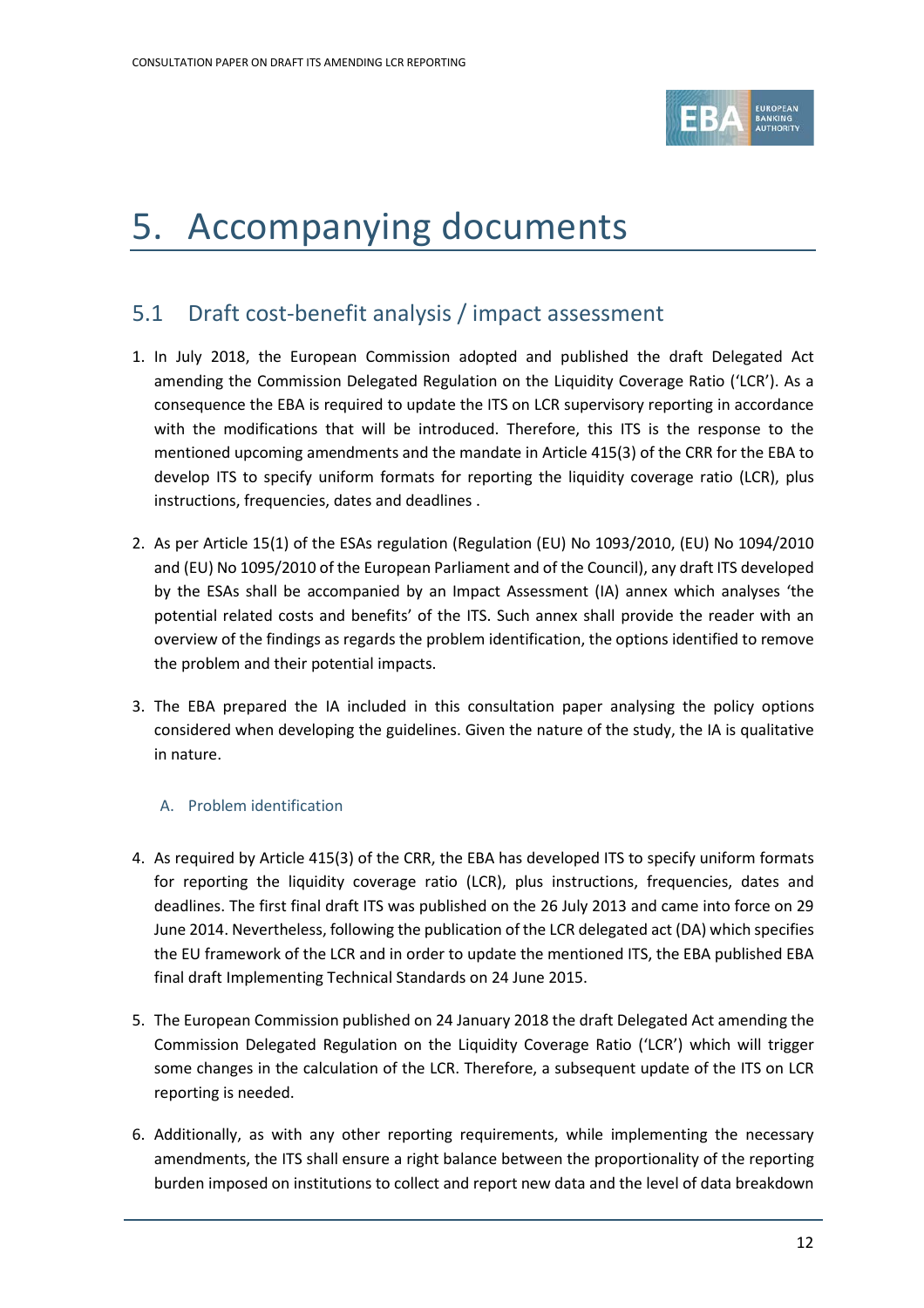

which is appropriate to ensure effective and harmonized supervision of liquidity risks as well as a level playing field across EU jurisdictions.

#### B. Policy objectives

- 7. The update of the ITS on LCR reporting is aimed at incorporating the necessary changes in the LCR supervisory reporting templates and instructions stemming from the amendments that will be made in the Commission Delegated Regulation (EU) 2015/61 (LCR Delegated Regulation) by the LCR amending Act.
- 8. As a result, the specific objectives of the guidelines are to:
	- **EXECT** make the adequate amendments to the current ITS on LCR reporting to properly account for the amendments included in the Commission's draft Delegated Act;
	- ensure that competent authorities receive all required information on the LCR and the components needed for its supervisory review and calculation;
	- design a clear and fit to purpose ITS that would avoid overly burdensome reporting for financial institutions and excessive operational costs for regulators and supervisors.
- 9. The general objectives of the guidelines are to:
	- assist institutions in fulfilling their reporting requirements under Article 415 of the CRR;
	- reduce asymmetries of information on liquidity risks between supervisory authorities and credit institutions;
	- **EXECT** increase the effectiveness of the monitoring and the supervising of liquidity risks;
	- ensure there is data availability and comparability across EU jurisdictions and hence facilitate a proper functioning of cross-border supervision.

#### C. Baseline scenario

- 10. Following the implementation of the EBA FINAL draft Implementing Technical Standards on 24 June 2015, EU credit institutions have been reporting LCR data since September 2016 according to the Delegated Regulation.
- 11. In July 2018, the European Commission adopted and published the draft Delegated Act amending the Commission Delegated Regulation on the Liquidity Coverage Ratio ('LCR'). This LCR amending Act will trigger some changes in the calculation of the LCR which necessitates a subsequent update of the ITS on LCR reporting.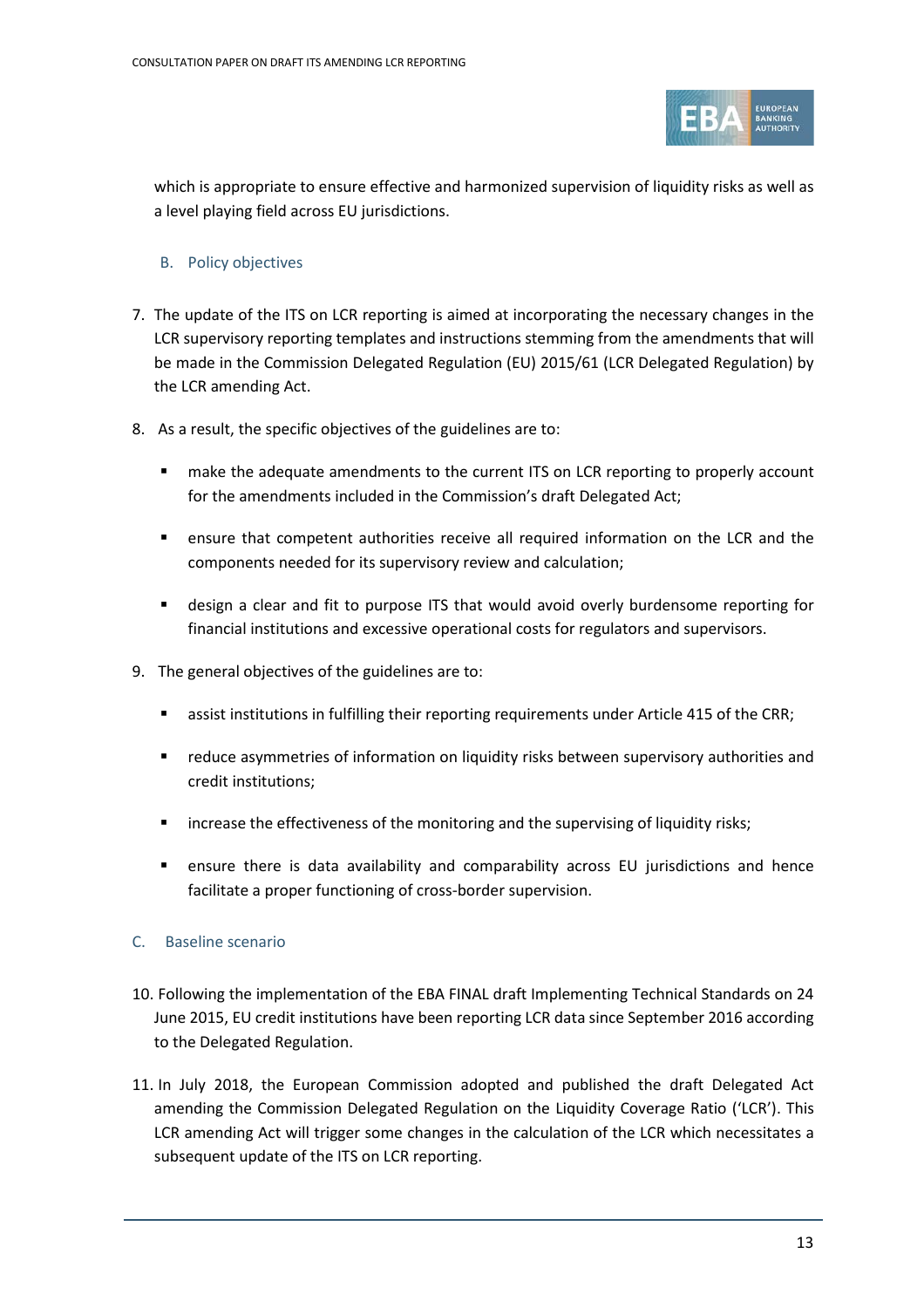

- 12. Both credit institutions and national competent authorities (NCAs), have developed frameworks and processes for the collection, transmission and monitoring of LCR data. As a result, the proposed new ITS on LCR are not expected to generate excessive incremental impact as most of the operational costs from the introduction of the new ITS have already been borne or planned by both NCAs and credit institutions (i.e. continuing cost (employed staff hours) and one-off costs (investment in IT equipment)).
- 13.The update of the ITS has also considered some additional potential updates beyond those which are a straightforward application of the upcoming regulatory LCR updates. Those are basically changes which are considered necessary after the first years of implementation of the LCR. Most of the policy options analysis is focused on the latter.

#### D. Options considered

14.When drafting the present guidelines, the EBA considered several policy options under three main areas:

#### **1) Memo items**

Memo items are included in the reporting templates as a complement to the necessary information for the calculation of the LCR ratio. The information included in memo items is not used directly to calculate the LCR ratio but provides useful information and additional granularity not included in the main section of the templates for practical reasons. Nevertheless, in many cases the information reported in these memo items is considered to have already served the purposes for which they were created in terms of providing complementary information for a better understanding of a recently introduced metric in the EU Regulation, the LCR. Therefore, while developing the current ITS, the EBA has analysed two possible options:

*Option 1: Reduce the number of Memo items and keeping those strictly necessary after three years of implementation of the LCR Option 2: Keep the current number of Memo items*

#### **2) Information about the perimeter of consolidation for consolidated LCR**

Current templates do not allow the identification of the subsidiaries whose LCR information is included and reported in consolidated level as well.

The identification of all the subsidiaries which data is reported in the perimeter of consolidation of LCR is important in order to be able to properly monitor the LCR. Therefore, the EBA has analysed two possible options:

*Option 1: Include a new template showing the perimeter of consolidation for LCR (C 77.00)*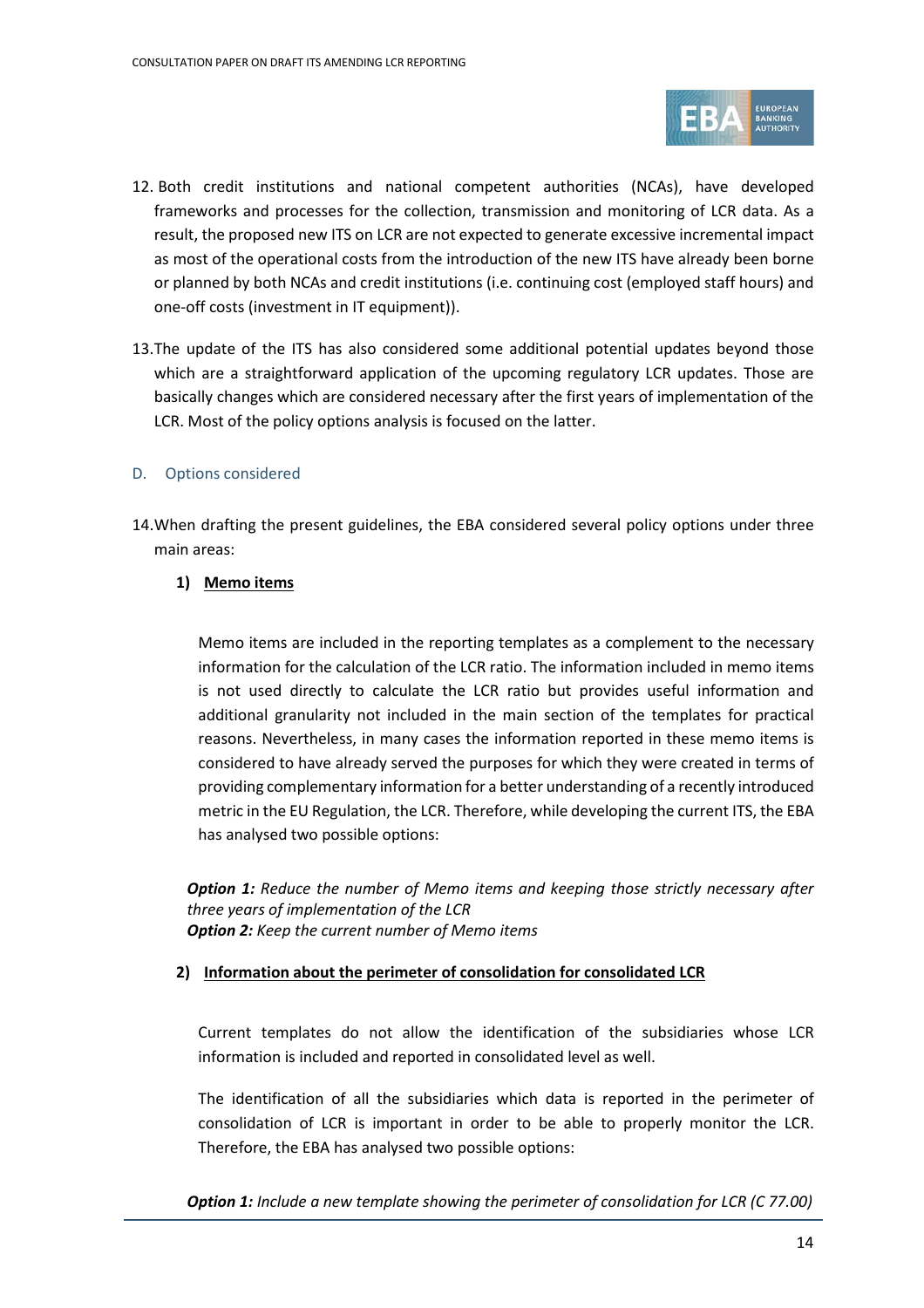

*Option 2: Keep the current templates and not to include the information about the perimeter for LCR*

#### **3) Excess operational deposits:**

Current templates do not allow identifying the excess of operational deposits. This is key information for the correct calculation and monitoring of the LCR. Operational deposits have favourable outflow rates for the amount required for the provision of operational services as defined in the LCR Delegated Regulation. Nevertheless, the same operational deposit - bank account could include funding that excess the funds strictly required for the provision of operational services. These additional funds should not apply the mentioned favourable outflow rate. In this sense, the EBA has assessed two possible options:

*Option 1: Identification of the excess operational deposits separately Option 2: Keep them reported under the non-operational deposits*

#### E. Assesment of the options and preferred option

15. In respect to the different options considered, the EBA has assessed their potential cost and benefits, and has selected a preferred option in the three main areas considered:

#### **1) Memo items**

As explained before, memo items provide useful information to supervisors with extra granularity not included in the main body of the templates. Nevertheless, overall, the information reported by banks on memo items has already served its purposes of providing complementary information on the LCR during its first years of implementation.

On the other hand, a significant number of memo items is burdensome for banks. Reducing the information in memo items significantly could allow banks to have additional resources available to implement and fill the new reporting requirements necessary as a consequence of the implementation of the draft Delegated Act amending the Commission Delegated Regulation on the Liquidity Coverage Ratio ('LCR').

Therefore, the preferred option is *Option 1: Reduce the number of Memo items to those not available anywhere else in the supervisory reporting.*

Nevertheless, some information that is currently reported as a Memo item may be considered extremely important. This information will remain.

#### **2) Information about the perimeter of consolidation for consolidated LCR**

In order to be able to properly monitor the LCR at a consolidated level, supervisors need to be able to identify the subsidiaries included in the perimeter of consolidation for LCR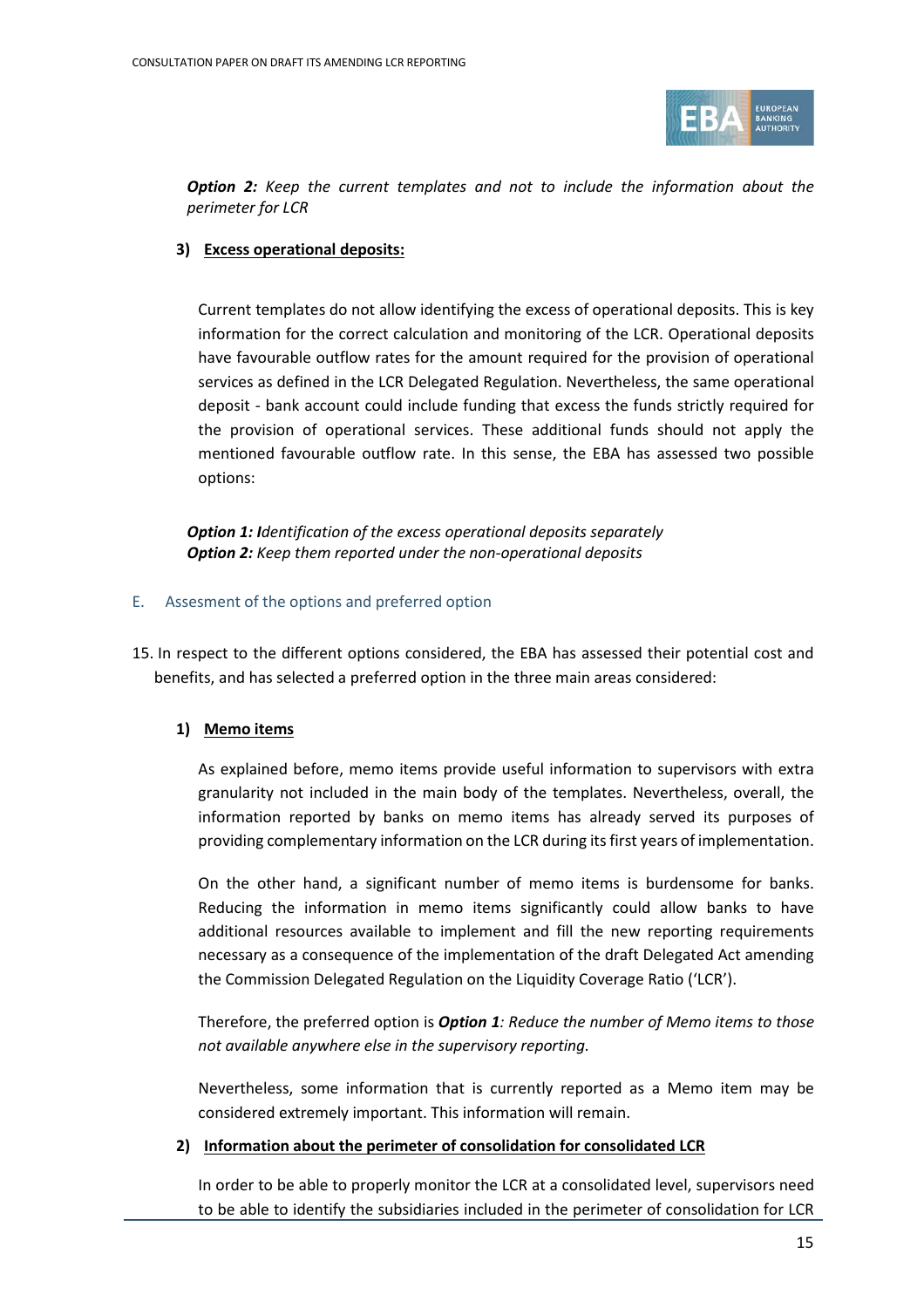

reporting. Therefore, the preferred option is *Option 1: Include a new template showing the perimeter of consolidation for LCR (C 77.00)*

The inclusion of this information will be done by including a new separate template (template C 77.00) to provide the information for perimeter for liquidity only. The template will include the name and information of the parent company and all the subsidiaries included in the LCR perimeter. The number of additional cells to be reported by banks is limited (4 cells per subsidiary included in the perimeter) and the information request here is easy to find as no calculations are needed. Therefore, the inclusion of the new template is not burdensome for banks.

#### **3) Excess operational deposits:**

As previously mentioned, the identification of the excess operational deposits is key to properly calculate the LCR ratio. Additionally, it has been proved to be a relevant item for supervisors to closely monitor the LCR ratio, due to the lack of accuracy of its definition in the LCR Delegated Regulation and the impact it may have. In addition to it, envisaging separate rows in the reporting templates for their identification is key for an appropriate supervisory review. Therefore, the preferred option is *Option 1: Identification of the excess operational deposits separately*. The result is including separate rows for these deposits in template C73.00.